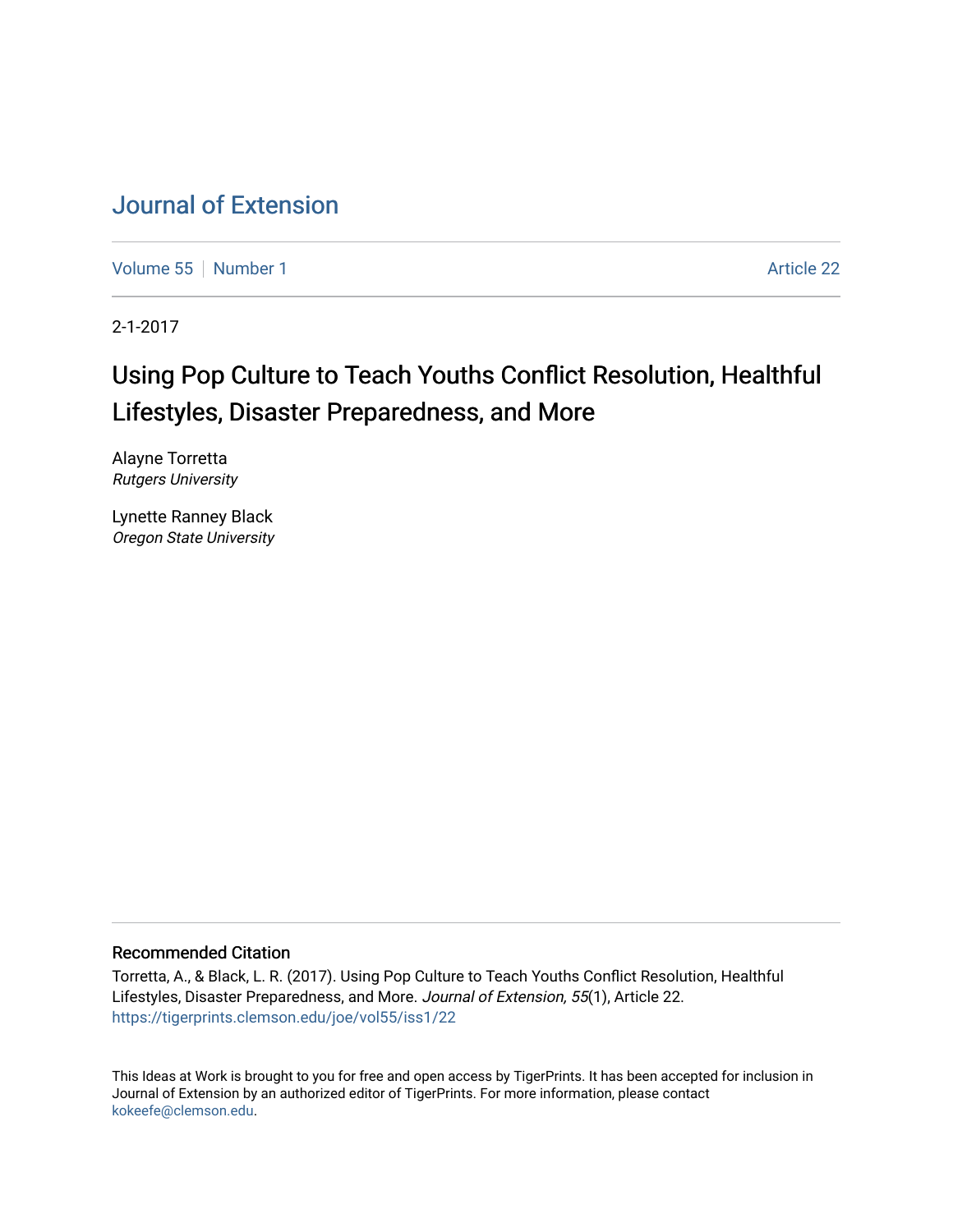

**February 2017 Volume 55 Number 1 Article # 1IAW2 Ideas at Work**

## **Using Pop Culture to Teach Youths Conflict Resolution, Healthful Lifestyles, Disaster Preparedness, and More**

#### **Abstract**

Adolescents learn sustainable production techniques, civic engagement, leadership, public speaking, food safety practices, conflict resolution, disaster preparedness, and other life skills through Extension programming. Educators can increase participant interest in such programming by applying a creative pop culture twist, such as a zombie apocalypse theme. A pop culture take on a traditional topic infuses the educational experience with excitement and fun, which researchers stress increase motivation and learning. Who knew that understanding the U.S. government's structure and recognizing the importance of voting could thwart development of a biological weapon that might spawn a zombie apocalypse? Creative thinking such as this can engage learners and increase registration numbers in youth development programs.

#### **Alayne Torretta**

County 4-H Agent Rutgers Cooperative Extension of Warren County Belvidere, New Jersey [torretta@njaes.rutgers](mailto:torretta@njaes.rutgers.edu) [.edu](mailto:torretta@njaes.rutgers.edu)

**Lynette Ranney Black** 4-H Youth Development Faculty and County Leader Oregon State University Extension Service, Wasco County The Dalles, Oregon [lynette.black@oregons](mailto:lynette.black@oregonstate.edu) [tate.edu](mailto:lynette.black@oregonstate.edu)

The zombies are coming! The zombies are coming! Are youths in your programs prepared? Do they have what it takes to survive a zombie apocalypse? When youths are excited about a topic, they tend to take in information with ease. Injecting fantasy and fun into sound teaching models could rejuvenate your lessons.

Developing and teaching programs on the importance of voting, food safety, conflict resolution, disaster preparedness/response, and plant/animal production are areas in which 4-H professionals are well versed. However, Warnock (1985) noted three decades ago that Extension's future depends on creativity—it did then, and it does today. Creatively repackaging topics through a twist such as a zombie apocalypse theme can attract hordes of adolescents to Extension youth development programs. For example, teaching teens how they can use "Structure of the U.S. Government" to avoid a zombie apocalypse gives new life to an old program. After all, government spending gone awry is a leading cause of zombie outbreaks in movies.

#### **Use of Humor in Education**

Using humor in education is an effective practice. Lomax & Moosavi (2002) found that humor as a pedagogical tool could be used for engaging students and fostering concept development in teaching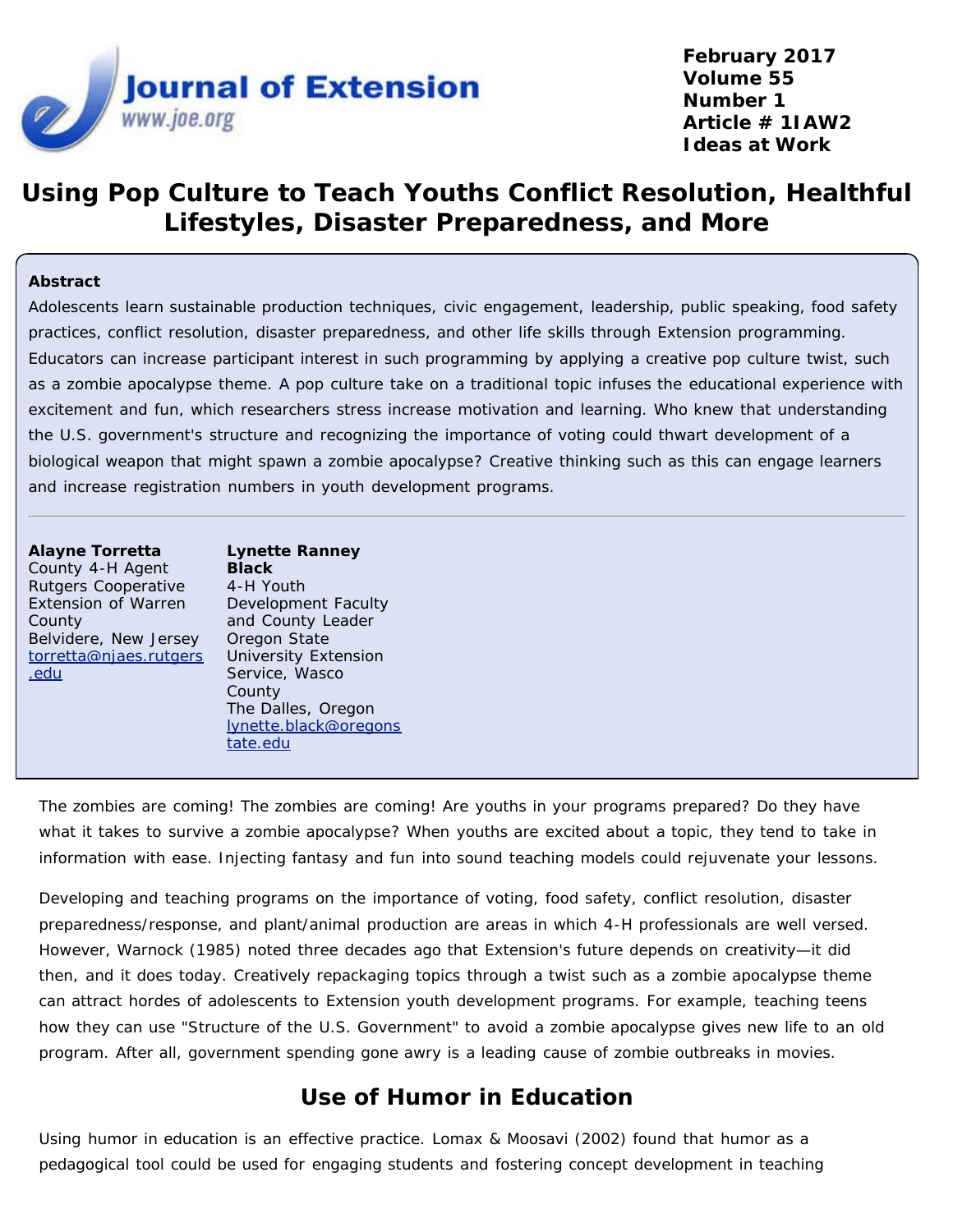statistics. Others have applied the use of humor to instruction in life skills. For example, in 2001, Centers for Disease Control and Prevention personnel found that using a zombie apocalypse platform to teach emergency preparedness skills—an approach that began as a tongue-in-cheek campaign to engage new audiences—was so effective that they continue with the approach today (Centers for Disease Control and Prevention, Office of Public Health Preparedness and Response, n.d.).

#### **Why Zombies?**

It is well documented that motivation and learning are linked to engagement and dopamine production in the brain (Adcock, Thangavel, Whitfield-Gabriel, Knutson, & Gabrieli, 2006; Willis 2007). Dopamine is a major chemical neurotransmitter associated with attention and decision making. Because dopamine also is released at the anticipation of pleasure (Nader et al., 2002), youths will be open to learning before a program even begins. Additionally, Jensen (2005) emphasized that learning works best when an activity is intrinsically meaningful to an individual. What is being learned has to be behaviorally relevant to the learner because the brain will not adapt to senseless tasks. So how are zombies relevant? The rise of the zombie phenomenon in pop culture has spanned from George Romero's 1967 horror movie *Night of the Living Dead* to a myriad of outlets. *The Hollywood Reporter* noted that an episode of the 2014 mid-season run of the TV show *The Walking Dead* topped the Winter Olympics in the Nielsen ratings (O'Connell, 2014). In addition to TV shows, there are big-budget movies, video games, cos play opportunities, and zombie survival runs. Michael Jackson's 1982 video "Thriller" even taught adolescents to dance like zombies. This phenomenon is relevant to the learner because it captures the imagination and fuels the burning question "How would I fare if this really happened?"

### **Zombies Invade Extension Programming**

In both Rutgers Cooperative Extension and Oregon State Extension, we have used the zombie apocalypse theme to invigorate youth programming. Rutgers Cooperative Extension found use of the theme to be an engaging method for teaching teens at its annual North Jersey Teen Conference, where opening-night events included engaging zombie skits and "Minute to Win It" activities. Over 100 teens from 10 counties were captivated for hours as presenters addressed healthful lifestyles, food safety, conflict resolution, and the importance of civic engagement. Oregon State Extension found that during its 4-H summer camp program, disaster preparedness activities with zombie themes held teens' attention and made them more engaged. 4- H professionals in Madison County, Georgia, replicated and expanded on these ideas. Increased participation in 4-H healthful lifestyle programs allowed them to reach 300 middle school youths as a result of using the zombie theme in relation to sleep deprivation. They created a "Person or Zombie" game, whereby campers had to look through sleep deprivation glasses from a distance to determine whether a picture was of a person or a zombie (C. R. Varnadoe, personal communication, February 29, 2016).

Through our years of using zombie-focused activities, we have developed various ideas for practical applications of the theme. Here we present options for using the theme to teach life skills and topics related to homesteading, healthful lifestyles, disaster preparedness, and food safety.

#### **Life Skills and Zombies**

Ask movie goers who they cheer for to get eaten by a zombie and they will say "the bad guy!" Conflict resolution and leadership skills become of pressing importance when individuals are vying for leadership of a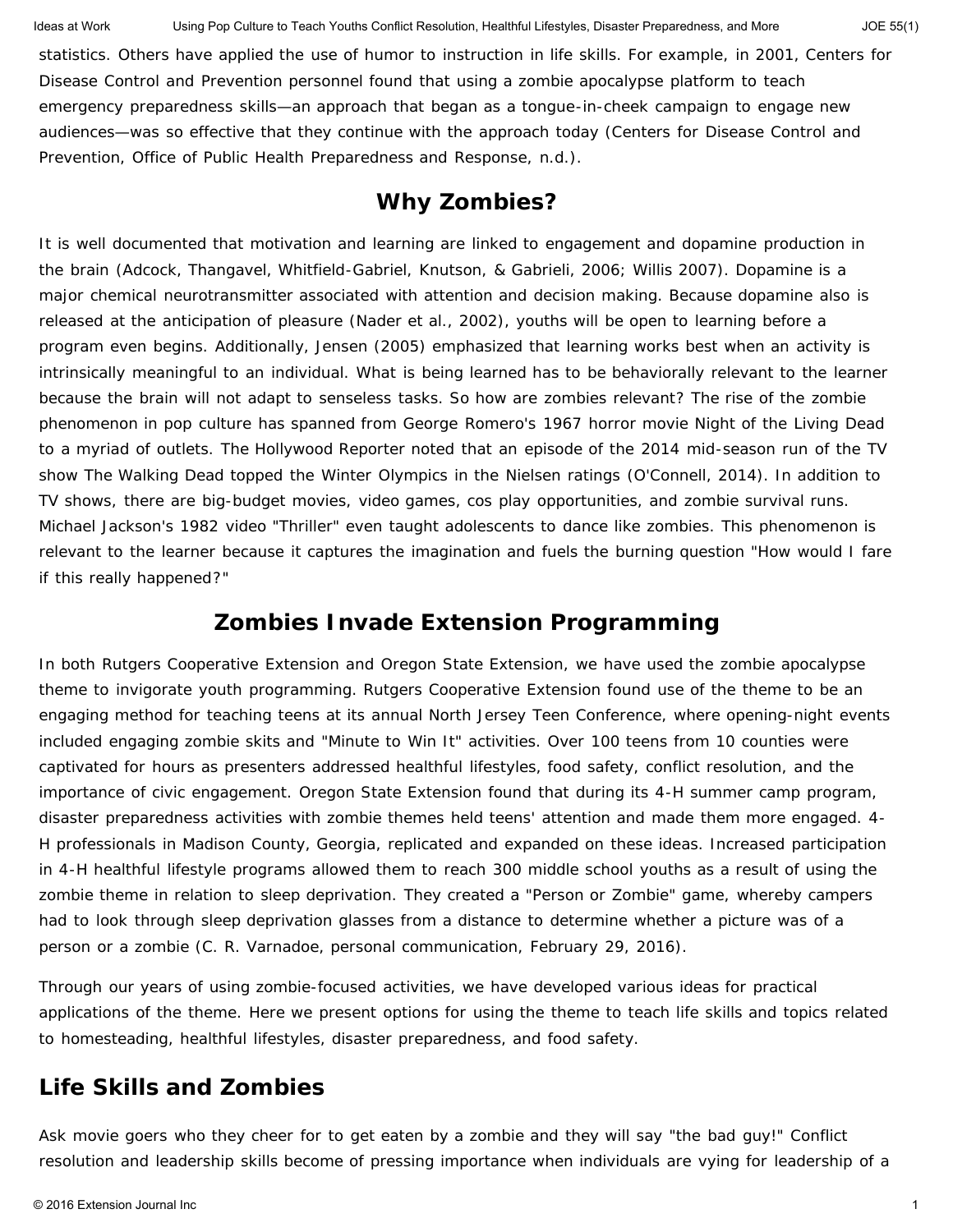Ideas at Work Using Pop Culture to Teach Youths Conflict Resolution, Healthful Lifestyles, Disaster Preparedness, and More JOE 55(1)

ragtag group of survivors. The reasonable, level-headed person with the group's best interests at heart possesses the behaviors that should be modeled. Lessons around "I statements," character education, persuasive speech, and motivating others become much more relevant to participants when zombies are scraping at the door and there is a common ground for survival. Ironically, using a zombie theme can bring a sense of realness to intangible life skills.

### **Sustainable Food Production, Healthful Lifestyles, and Zombies**

With the occurrence of a zombie apocalypse, shortages in food and clean drinking water become realities. After all, the fall of civilization can create disruptions of food networks. Hoarding of food by those struggling to survive makes procuring prepackaged goods from stores or warehouses difficult. Anyone who has watched the movie *Zombieland* understands how hard it will be to find even a Twinkie. Learning how to raise chickens, goats, and rabbits and grow fruits, vegetables, and grains becomes more relevant, and more fun. By engaging in sustainable food production to develop a self-reliant food economy—a necessity during a zombie invasion—teens not only become prepared to survive an actual natural disaster but also are encouraged to form lifelong healthful eating habits. Moreover, because it takes muscles time and conditioning to be up for the task of fighting the undead, the onset of a zombie apocalypse is not the time to start eating right and exercising. The zombie apocalypse scenario emphasizes the importance of both learning basic homesteading skills and being healthy and physically fit. Critical thinking skills can be added to lessons through questions such as these: On the basis of current resources, which is better for my small community's needs—goats or cows? Which animal has more demanding needs? Which is more versatile? What other resources can we use? How do we get syrup from a tree or honey from a hive? How is potable water made?

### **Disaster Preparedness, Food Safety, and Zombies**

Knowing one's community and surrounding areas is helpful in a crisis. The prospect of facing a zombie apocalypse forces teens to consider important questions: Where do people tend to gather when there is an emergency? What supplies should I have; that is, what goes into a preparedness kit? What is my family's plan in an emergency? Whether a disaster takes the form of a zombie invasion, a storm, or a fire, being prepared is essential. Applying a zombie theme to disaster preparedness education can make it more interesting for youths to plan for something that they might be inclined to think will not happen to them.

Food safety is another area that can be associated with zombie encounters. For example, a relatively new cause of zombie apocalypses in movies is the presence of uncooked meat. Teaching adolescents how to ensure that meat has been fully cooked, whether they are using a microwave, a stove, or an outdoor grill, could save civilization. In this scenario, a pertinent zombie survival kit item would be a meat thermometer.

### **Takeaway Message—Expansion and Practical Application**

Research has shown that the brain accepts and retains information when dopamine is released. Fun and laughter release dopamine. A zombie apocalypse is just one of the pop culture phenomena that can be used to engage teens as they learn important life skills. The practical applications of using pop culture are multitudinous. Identifying a trend that captures the attention of adolescents and capitalizing on it will increase your registration numbers and engage your learners.